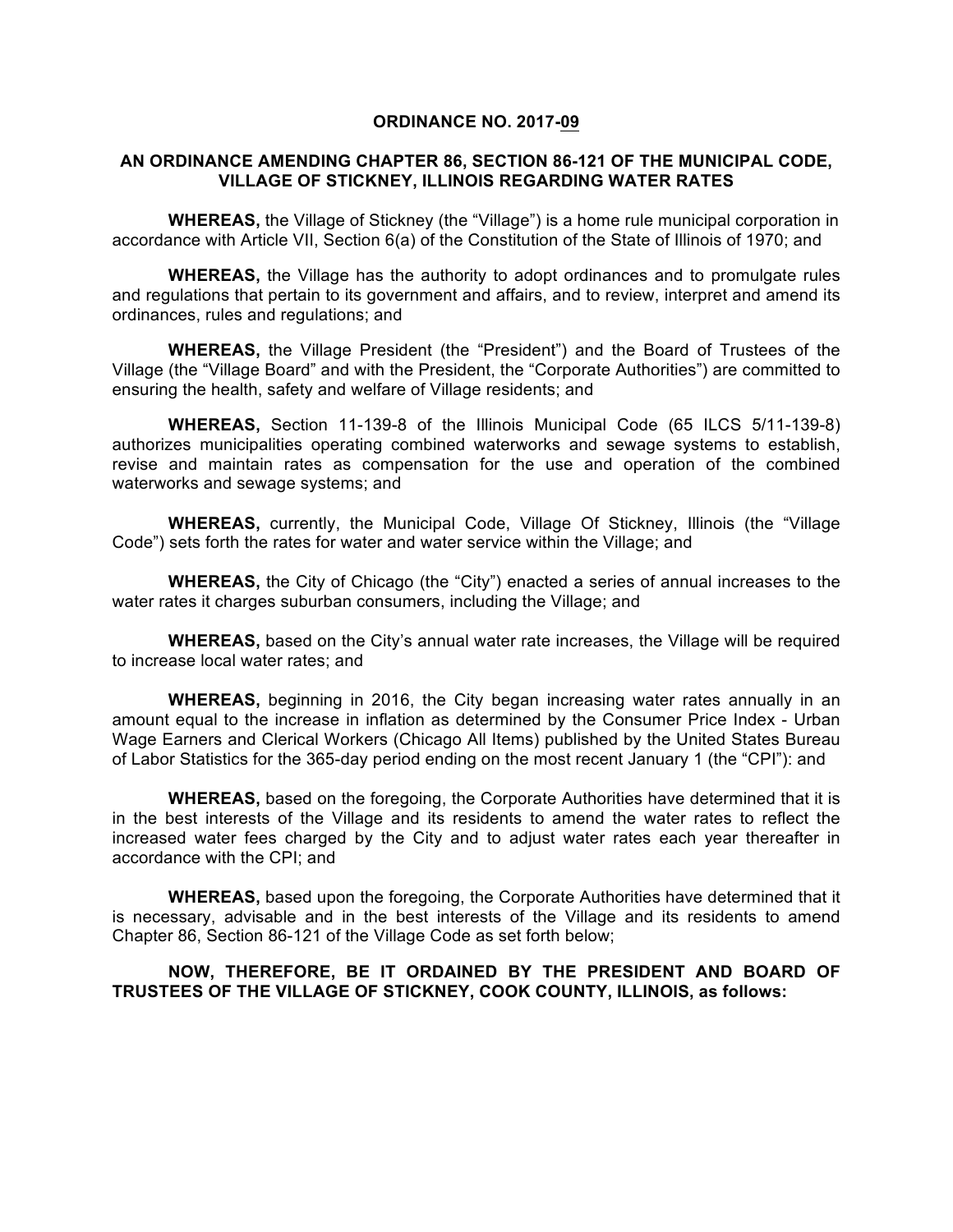# **ARTICLE I. IN GENERAL**

## **SECTION 1. INCORPORATION CLAUSE.**

The Corporate Authorities hereby find that all of the recitals hereinbefore stated as contained in the preambles to this Ordinance are full, true and correct and do hereby, by reference, incorporate and make them part of this Ordinance as legislative findings.

## **SECTION 2. PURPOSE.**

The purpose of this Ordinance is to amend Chapter 86, Section 86-121 of the Village Code to amend the water rates within the Village and to authorize the President or his designee to take all actions necessary to carry out the intent of this Ordinance.

#### **ARTICLE II. AMENDMENT OF CHAPTER 86, SECTION 86-121 OF THE MUNICIPAL CODE, VILLAGE OF STICKNEY, ILLINOIS**

# **SECTION 3.0. AMENDMENT OF CHAPTER 86, SECTION 86-121.**

That the Village Code is hereby amended, notwithstanding any provision, ordinance, resolution or Village Code section to the contrary, by amending Chapter 86, Section 86-121, which Section shall be amended as follows:

## **Sec. 86-121. - Established.**

The following rates shall be charged for water:

(1) *Residential users:* Residential class of water users shall be defined as all residential premises served containing three or less fewer dwelling units. Bills of residential service shall be rendered on a bi-monthly basis as follows:

A minimum charge of \$42.00 effective January 1, 2012, \$48.00 effective January 1, 2014 and \$55.00 \$56.10 effective January 1, 2015 July 1, 2017 for the first 800 cubic feet, or any portion thereof, used for each two-month period, as indicated by meters; for all water consumed over 800 cubic feet of each two-month period, there shall be a charge of \$4.91 effective January 1, 2012, \$5.65 effective January 1, 2014 and \$6.50 \$6.63 effective January 1, 2015 July 1, 2017 per 100 cubic feet.

With regard to the rates set above for residential service, beginning January 1, 2018, and every year thereafter, the rates shall be adjusted upwards, if applicable, by applying to the previous year's rates the rate of inflation, calculated based on the Consumer Price Index - Urban Wage Earners and Clerical Workers (Chicago All Items) published by the United States Bureau of Labor Statistics for the 365-day period ending on the most recent January 1. Any such annual increase, however, shall be capped at 105 percent of the previous year's rate.

(2) *Commercial users:* Commercial class of water users shall be defined as all business or commercial establishments, all residential premises containing four or more dwelling units, and all business and commercial establishments containing one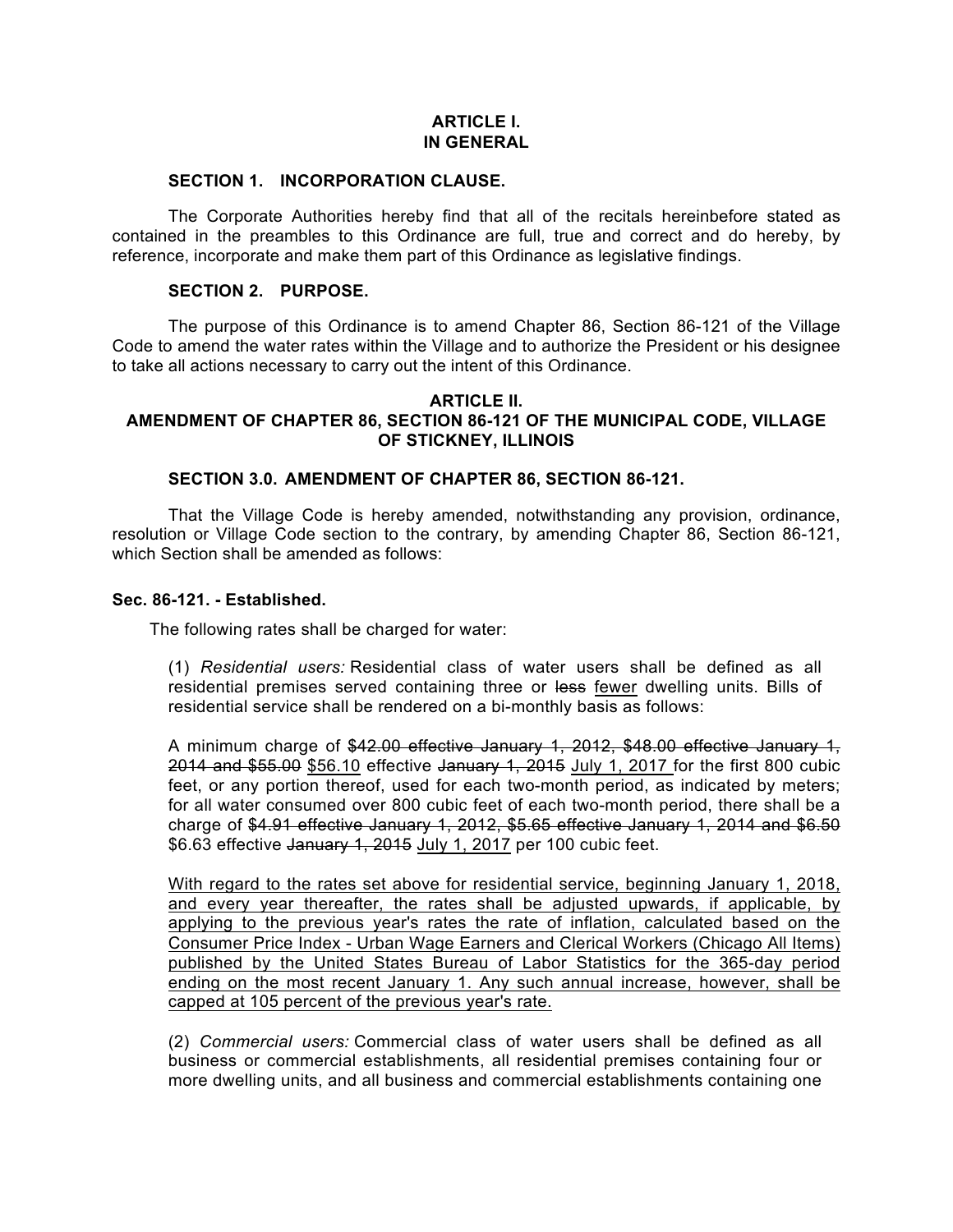or more residential dwelling units. Bills for commercial services shall be rendered on a monthly basis as follows:

A minimum monthly charge of \$25.48 effective January 1, 2012, \$29.30 effective January 1, 2014, and \$33.70 \$35.05 effective January 1, 2015 July 1, 2017 for the first 400 cubic feet or any portion thereof, used for each monthly period as indicated by meters; for water consumed over 400 cubic feet for each monthly period, there shall be a charge of \$5.23 effective January 1, 2012, \$6.01 effective January 1, 2014 and \$6.91 \$7.19 effective January 1, 2015 July 1, 2017 per 100 cubic feet.

With regard to the rates set above for commercial service, beginning January 1, 2018, and every year thereafter, the rates shall be adjusted upwards, if applicable, by applying to the previous year's rates the rate of inflation, calculated based on the Consumer Price Index - Urban Wage Earners and Clerical Workers (Chicago All Items) published by the United States Bureau of Labor Statistics for the 365-day period ending on the most recent January 1. Any such annual increase, however, shall be capped at 105 percent of the previous year's rate.

(3) *Industrial users:* Industrial class of water users shall be defined as all industries including establishments, except dwellings, located in the areas zoned as industrial districts in the village. Bills for industrial services shall be rendered on a monthly basis as follows:

A minimum charge of \$50.59 effective January 1, 2012, \$58.18 effective January 1, 2014 and \$66.91 \$69.69 effective January 1, 2015 July 1, 2017 for the first 600 cubic feet, or any portion thereof, used for each monthly period, as indicated by meters; for all water consumed over 600 cubic feet for each monthly period, there shall be a charge of \$7.95 effective January 1, 2012, \$9.14 effective January 1, 2014 and \$10.51 \$10.93 effective January 1, 2015 July 1, 2017 per 100 cubic feet.

(4) *Special accounts:* Any consumer who uses in excess of 50,000 cubic feet of water per month, the rate of said consumer shall be  $$40.50$  effective January 1, 2012, \$46.58 effective January 1, 2014 and \$53.57 \$55.71 effective January 1, 2015 July 1, 2017 per 1,000 cubic feet.

With regard to the rates set above for industrial service, beginning January 1, 2018, and every year thereafter, the rates shall be adjusted upwards, if applicable, by applying to the previous year's rates the rate of inflation, calculated based on the Consumer Price Index - Urban Wage Earners and Clerical Workers (Chicago All Items) published by the United States Bureau of Labor Statistics for the 365-day period ending on the most recent January 1. Any such annual increase, however, shall be capped at 105 percent of the previous year's rate.

(5) *Liability for service and penalty for late payment:* The owner of the premises, the occupant thereof and user of the services shall be jointly and severally liable to pay the water service on such premise. A penalty of ten percent shall be added to all bills not paid within the allowable time. When a date of billing is on a weekend or a legal holiday, then such bills shall be payable on the next succeeding business day, without any additional penalty.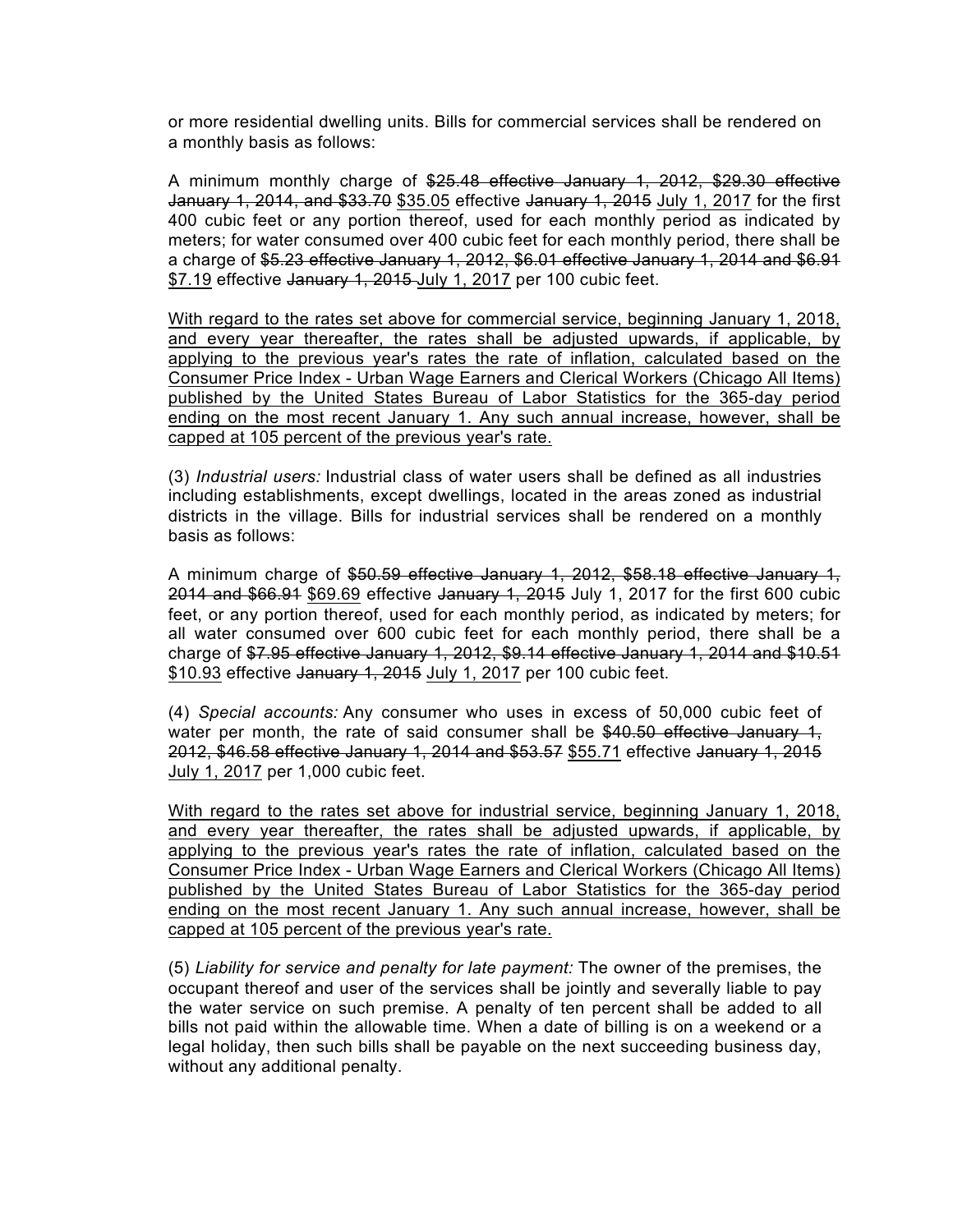(6) *Unmetered use:* Where water has not been controlled by meters or where it shall be found that the meters are registering incorrectly, or have stopped registering, the quantity of water used, or to be used, shall be estimated by the committee on water and charged in the manner and at the rates prescribed in this section: provided however, that the minimum charge shall not be less than the minimum charges set forth in this section. The village reserves the right to make such reasonable changes in the rates and in conditions established in this section, and to establish further rules and regulations from time to time, as may be found expeditious or necessary.

## **SECTION 3.1. OTHER ACTIONS AUTHORIZED.**

The officers, employees and/or agents of the Village shall take all action necessary or reasonably required to carry out, give effect to and consummate the amendments contemplated by this Ordinance and shall take all action necessary in conformity therewith. The officers, employees and/or agents of the Village are specifically authorized and directed to draft and disseminate any and all necessary forms or notices to be utilized in connection with the intent of this Ordinance.

## **ARTICLE III. HEADINGS, SAVINGS CLAUSES, PUBLICATION, EFFECTIVE DATE**

## **SECTION 4. HEADINGS.**

The headings of the articles, sections, paragraphs and subparagraphs of this Ordinance are inserted solely for the convenience of reference and form no substantive part of this Ordinance nor should they be used in any interpretation or construction of any substantive provision of this Ordinance.

## **SECTION 5. SEVERABILITY.**

The provisions of this Ordinance are hereby declared to be severable and should any provision of this Ordinance be determined to be in conflict with any law, statute or regulation by a court of competent jurisdiction, said provision shall be excluded and deemed inoperative, unenforceable and as though not provided for herein and all other provisions shall remain unaffected, unimpaired, valid and in full force and effect.

#### **SECTION 6. SUPERSEDER.**

All code provisions, ordinances, resolutions, rules and orders, or parts thereof, in conflict herewith are, to the extent of such conflict, hereby superseded.

## **SECTION 7. PUBLICATION.**

A full, true and complete copy of this Ordinance shall be published in pamphlet form or in a newspaper published and of general circulation within the Village as provided by the Illinois Municipal Code, as amended.

#### **SECTION 8. EFFECTIVE DATE.**

This Ordinance shall be effective and in full force ten (10) days after its passage, approval and publication in accordance with applicable law.